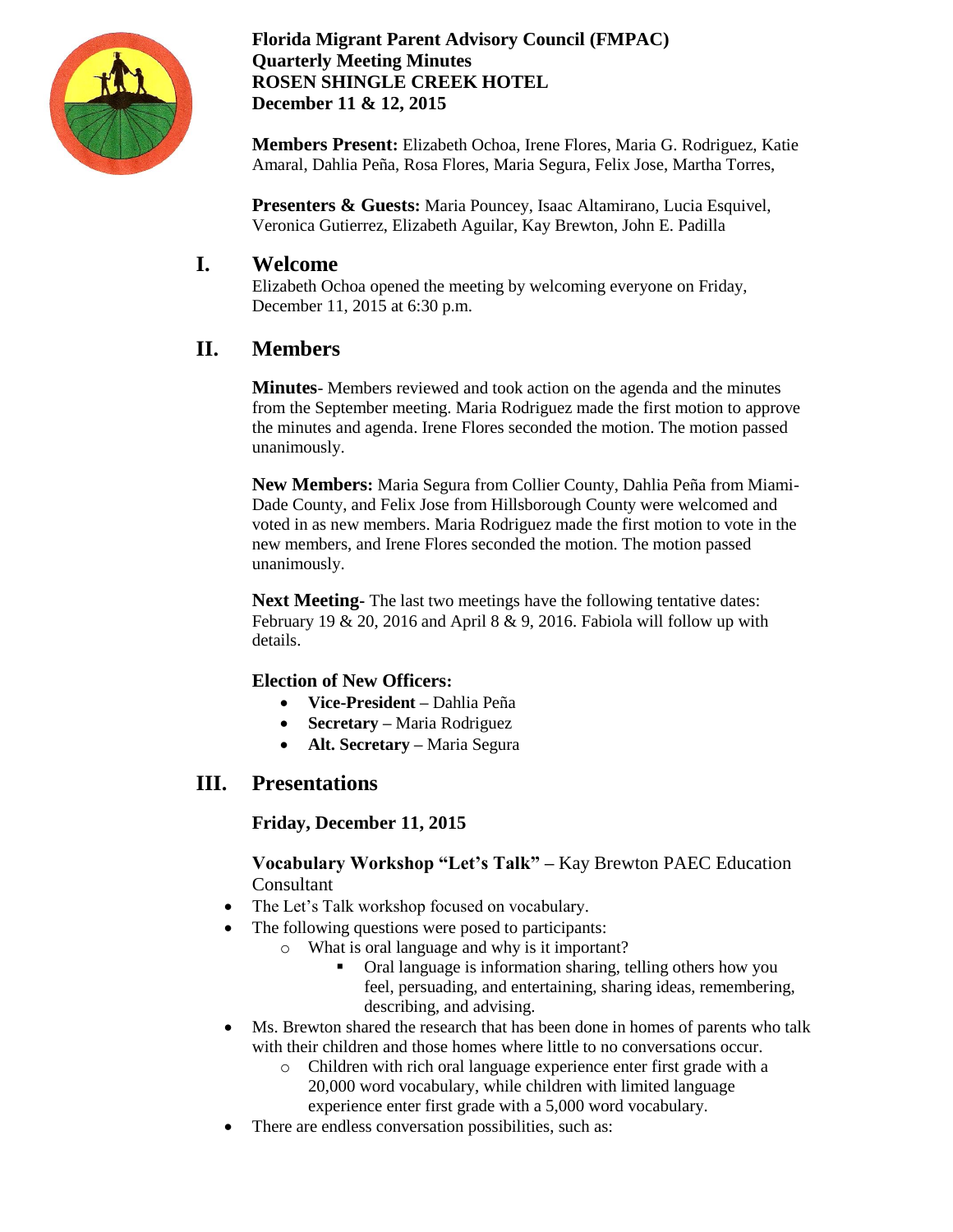- o Commuting time during the day (look for signs)
- o Grocery stores
- o Backyard

Asking questions like; what is the difference, what is the color, what does it taste like is it sweet or sour. It is very important to talk with your children about the difference in taste, color, etc.

## **Saturday, December 12, 2015**

## **Guest Speaker –** Elizabeth Aguilar

- Ms. Aguilar, a former migrant student, shared her story and the importance of parent involvement.
- Ms. Aguilar pointed to studies performed at Harvard University. The studies indicate that students today are more focused on video and computer games, instead of having meaningful interactions in school and at home.
- She stressed that parents need to ensure that learning becomes a routine like brushing their teeth.
- Ms. Aguilar emphasized that learning starts at home with the parents. Everything done at home is reflected in the children.
- She made the following points that she learned from her own experience with her mother:
	- o Her mom was her parent not her friend.
	- o Children need their parent as an advocate.
	- o A parent does not need a college degree to stand up for their child, or to learn how to do it.
	- o Routine is important, as well as keeping your child busy.
	- o Parent makes the decisions about what is best for the child, not the child.
- Ms. Aguilar ended the presentation thanking her mother, Irma Aguilar, who has been a staunch supporter and advocate for all of her children.

## **Welcome to Middle School, Now what? –** John E. Padilla

- Mr. Padilla's presentation focused on some of the changes that students encounter in middle school. These changes are academic as well as social.
	- o Academic changes:
		- School size and student body
		- 7 class periods, different teachers
		- Changing classes for each subject
		- Homework from different teachers might equal more homework
	- o Social changes:
		- **Sports** 
			- Drama
		- **Band**
		- Growth spurs
		- **Emotional changes**
		- **EXECUTE:** Learning how to interact with different groups
- Mr. Padilla offered points parents should consider. Ask your child about their homework and make sure that they do it.
- Advocate for your child. Most of the information they are learning in middle school is to prepare them for high school and beyond.
- Hold your child accountable. If for some reason your child is not passing, ask about other options such as course recovery, Saturday school and other programs to get the student on track. Mr. Padilla shared his school's motto: All learners will succeed.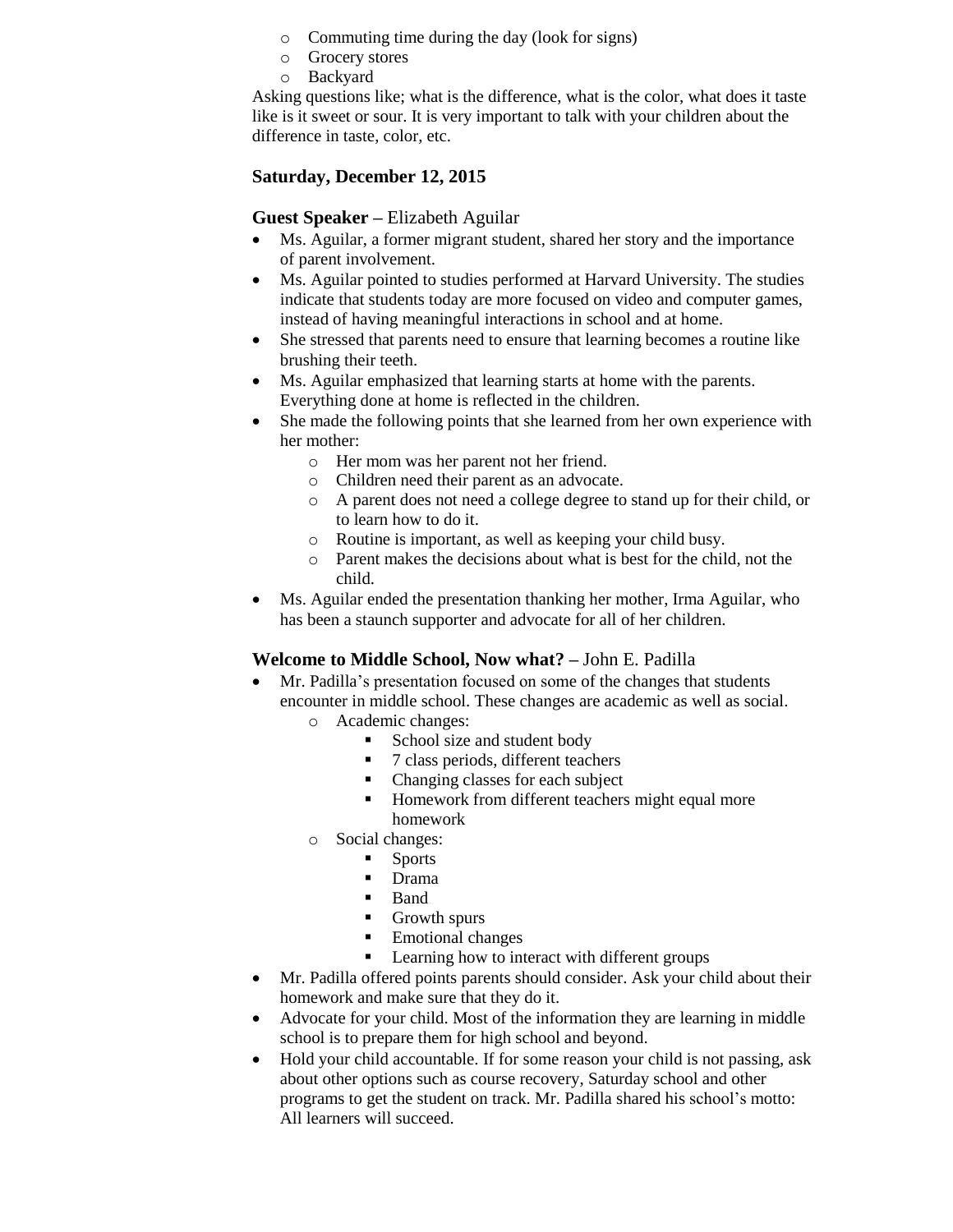## **Computer Training**

- Isaac Altamirano, PAEC Migrant Education Technical Assistant, reviewed email set up, password security, and email usage.
- Members were asked what they thought could be done with an email. Some of the responses were: send and receive emails from family, friends, and FMPAC members; get newsletters; you can also register to use social media like Facebook or other services provided by different agencies you work with or use. There are different email services; such as, Yahoo! Mail, Outlook and G-Mail.
- Mr. Altamirano guided members in creating an email and a complex password.
- All members present created an email and emailed each other.

## **IV. Closing**

On December 12, 2015, Maria Segura made the first motion to close the meeting. Felix Jose seconded the motion. The motion passed unanimously.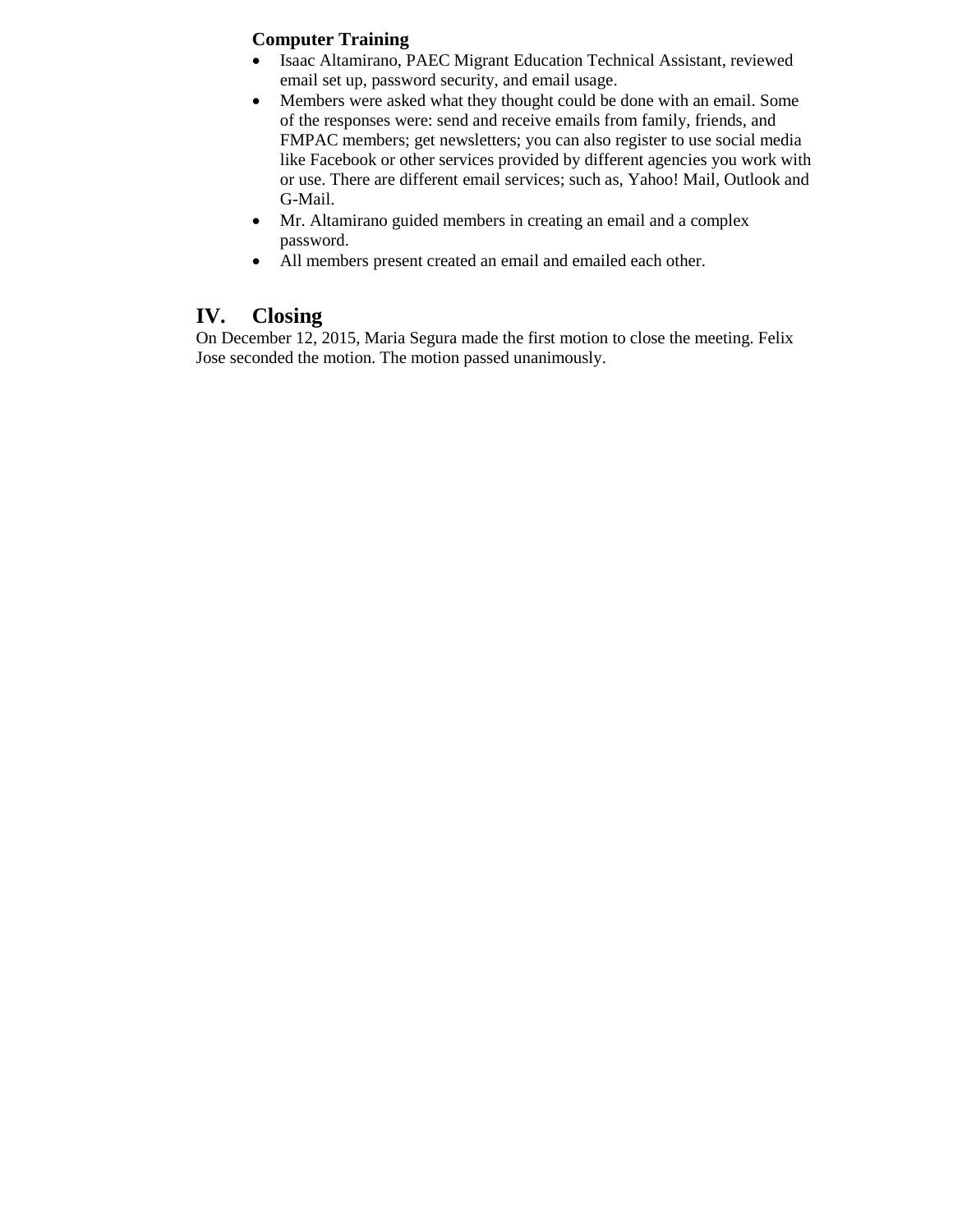

## **CONSEJO DE ASESORÍA ESCOLAR DE PADRES MIGRATORIOS DEL ESTADO DE LA FLORIDA (FMPAC) Las Minutas de la Reunión Trimestral ROSEN SHINGLE CREEK HOTEL 11 y 12 de diciembre de 2015**

**Miembros Presentes:** Elizabeth Ochoa, Irene Flores, Maria G. Rodriguez, Katie Amaral, Dahlia Peña, Rosa Flores, Félix José, Martha Torres, Maria Segura

**Presentadores e Invitados:** Maria Pouncey, Isaac Altamirano, Lucia Esquivel, Veronica Gutierrez, Elizabeth Aguilar, Kay Brewton, John E. Padilla

## **I. Bienvenida**

Elizabeth Ochoa dio la bienvenida y la apertura de la junta a las 6:30 p.m. el viernes 11 de diciembre de 2015.

# **II. Miembros**

## **Minutas**

Los miembros revisaron la agenda y las minutas de la junta de septiembre. Maria Rodriguez hizo la primera moción para aprobar las minutas y la agenda. Irene Flores hizo la segunda moción. La moción fue aprobada unánimemente.

## **Nuevos Miembros:**

Se les dio la bienvenida a Maria Segura del condado de Collier, Dahlia Peña del condado de Miami-Dade y Félix José del condado de Hillsborough. Maria Rodriguez hizo la primera moción para aprobar a los nuevos miembros. Irene Flores hizo la segunda moción. La moción fue aprobada unánimemente.

**Próximas Reuniones**- Las últimas dos reuniones están programadas para las siguientes fechas: el 19 y 20 de febrero de 2016, y el 8 y 9 de abril de 2016. Fabiola les enviará los detalles.

## **Elecciones de nuevos oficiales:**

- **Vice-presidenta –** Dahlia Peña
- **Secretaria –** Maria G. Rodriguez
- **Secretaria Alterna –** Maria Segura

## **III. Presentaciones**

## **Viernes 11 de diciembre 2015**

**Taller de Vocabulario "Vamos a Platicar" –** Kay Brewton Consultante de Educación de PAEC

- El enfoque del taller "Vamos a Platicar" fue el vocabulario.
- Las siguientes preguntas fueron planteadas a los participantes:
	- ¿Qué es el lenguaje oral y porque es importante?
		- o El lenguaje oral es compartir información, el decir a los demás como nos sentimos, conversar, entretener, compartir ideas, recordar, describir, asesoramiento.
- La Sra. Brewton enseño a los miembros los estudios que se han hecho en hogares con padres que tienen conversaciones con sus niños y los hogares donde poco o nada de conversación ocurre.
	- Niños con una alta experiencia del lenguaje oral entran al primer grado con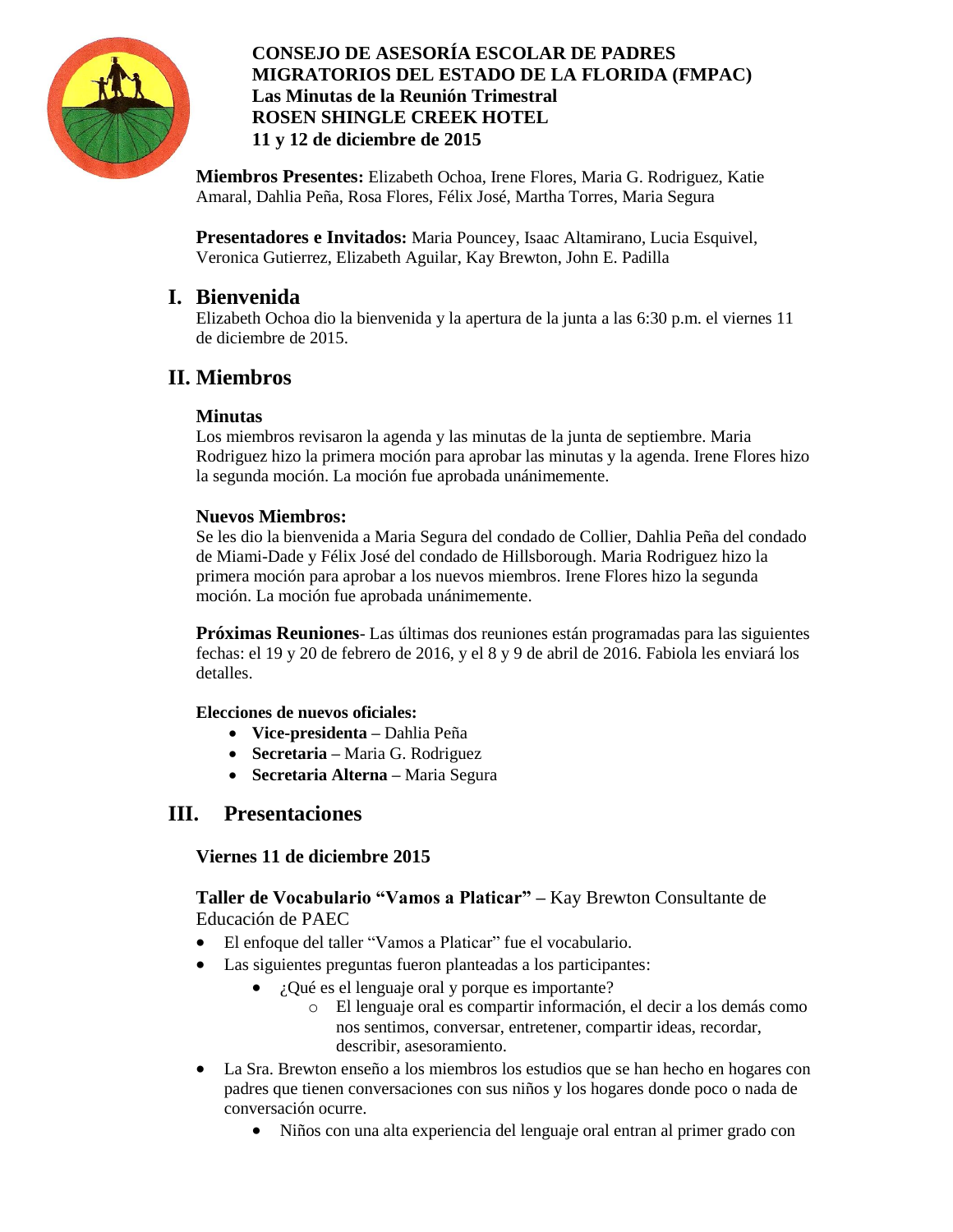un vocabulario de 20,000 palabras, mientras que los niños con experiencias limitadas de lenguaje entran al primer grado con tan solo un vocabulario de 5,000 palabras.

- Hay un sinfín de posibilidades para conversar, tales como:
	- Cuando están en el coche con sus hijos
	- En el supermercado
	- En el patio

Pregunte cosas como; cual es la diferencia, cual es el color, a que sabe, sabe dulce o es amargo. Es muy impórtate que hablen con sus hijos de las diferencias en color, sabor, etc.

#### **Sábado 12 de diciembre 2015**

#### **Invitada –** Elizabeth Aguilar

- La Srta. Aguilar, ex estudiante migrante, compartió su historia y la importancia de la participación de los padres.
- La Srta. Aguilar señalo a estudios realizados por la universidad de Harvard. Los estudios demostraron que los estudiantes de hoy están más enfocados en video juegos y en la computadora, en vez de interacción significativa en el hogar o en la casa.
- Ella recalco que los padres tienen que asegurarse de que el aprendizaje se convierta en rutina así como es rutina el lavado de dientes.
- La Srta. Aguilar hizo énfasis de que el aprendizaje comienza en casa con los padres. Todo lo que hacen en casa es reflejado en los niños.
- Ella hizo los siguientes puntos que ella aprendió de sus propias experiencias con su madre:
	- Su mama es su mama, no su amiga.
	- Los niños necesitan a sus padres para que los defiendan.
	- Un padre no necesita un título universitario para defender a su hijo, o para aprender cómo hacerlo.
	- La rutina es importante, al igual que el mantener a su hijo ocupado.
	- Los padres hacen las decisiones de lo que es mejor para su hijo no el hijo.
- La Srta. Aguilar término su presentación dando las gracias a su madre Irma Aguilar, quien ha apoyado firmemente y abogado por todos sus hijos.

#### **Bienvenidos a la Escuela Intermedia. ¿Y ahora qué? –** John E. Padilla

- La presentación del Sr. Padilla se enfocó en los cambios que los estudiantes de la escuela intermedia enfrentan. Los cambios son académicos al igual que sociales.
	- Cambios Académicos:
		- El tamaño de la escuela y alumnos
			- 7 clases, diferentes maestros
			- Cambio de salón para cada materia
			- Tarea de diferentes maestros puede significar más tarea
	- Cambios Sociales:
		- Deportes
			- Drama
			- Banda
			- Brotes de crecimiento
			- **Cambios emocionales**
			- Aprender a interactuar con diferentes grupos
- El Sr. Padilla ofreció puntos que los padres deben de considerar. Pregúntele a su hijo sobre la tarea y asegúrese de que la hagan.
- Abogue por su hijo. Mucho de lo que aprenden en la escuela intermedia es para prepararlos para la preparatoria y más allá.
- Haga que su hijo sea responsable. Si por alguna razón su hijo no está pasando una clase, pregunte sobre otras opciones como cursos de recuperación y la escuela los